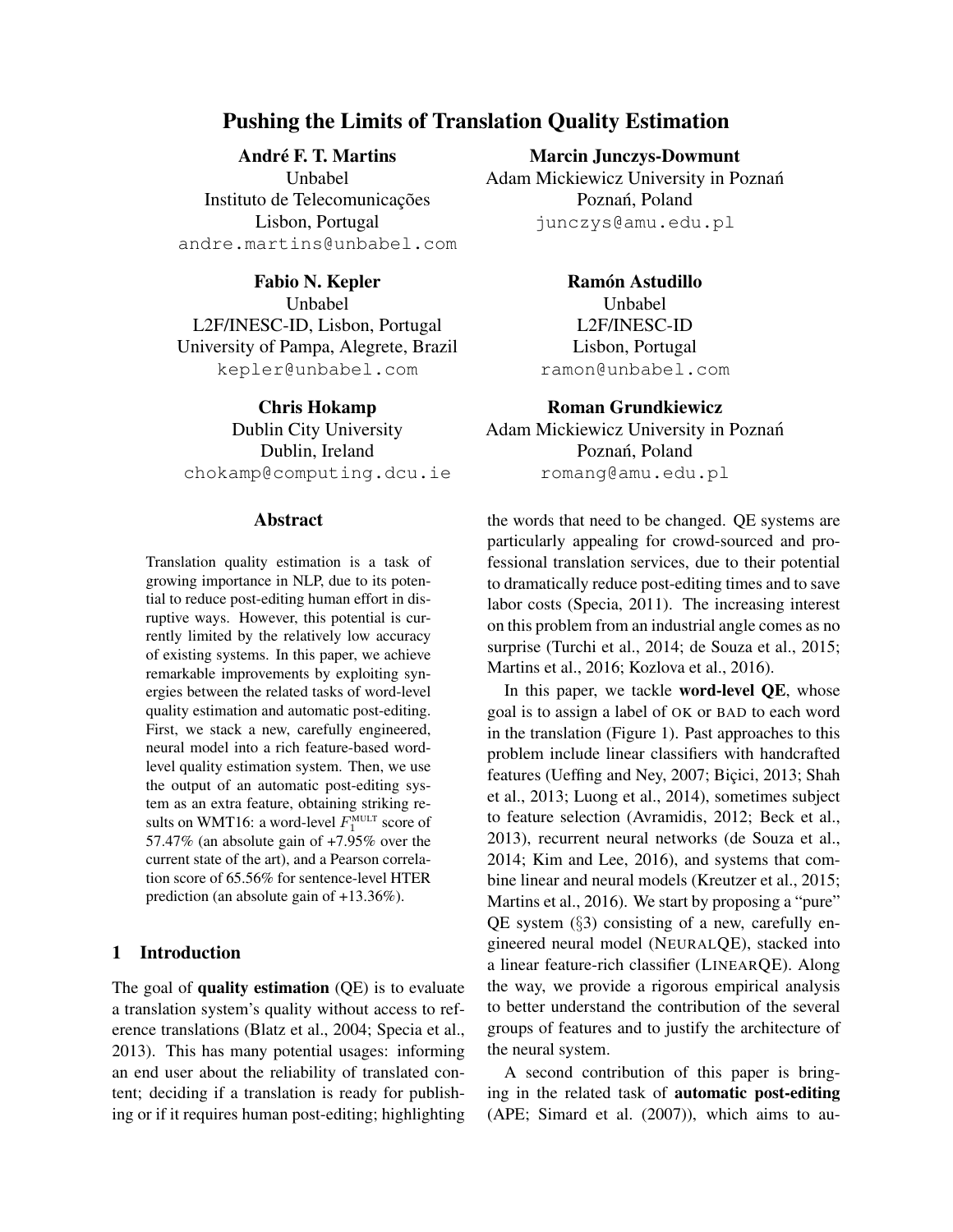| Source         | The Sharpen tool sharpens areas in an image.                                      |
|----------------|-----------------------------------------------------------------------------------|
| MT             | Der Schärfen-Werkezug Bereiche in einem Bild schärfer erscheint.                  |
| PE (reference) | Mit dem Scharfzeichner können Sie einzelne Bereiche in einem Bild scharfzeichnen. |
| <b>OE</b>      | <b>BAD BAD</b> OK OK OK OK <b>BAD BAD</b> OK $\parallel$ <b>HTER</b> = 66.7%      |

Figure 1: Example from the WMT16 word-level QE training set. Shown are the English source sentence, the German translation (MT), its manual post-edition (PE), and the conversion to word quality labels made with the TERCOM tool (QE). Words labeled as OK are shown in green, and those labeled as BAD are shown in *red*. We also show the HTER (fraction of edit operations to produce PE from MT) computed by TERCOM.

tomatically correct the output of machine translation (MT). We show that a variant of the APE system of [Junczys-Dowmunt and Grundkiewicz \(2016\)](#page-12-10), trained on a large amount of artificial "roundtrip translations," is extremely effective when adapted to predict word-level quality labels (yielding APEQE, §[4\)](#page-6-0). We further show that the pure and the APEbased QE system are highly complementary (§[5\)](#page-8-0): a stacked combination of LINEARQE, NEURALQE, and APEQE boosts the scores even further, leading to a new state of the art in the WMT15 and WMT16 datasets: for the latter, we achieve an  $F_1^{\text{MULT}}$  score of 57.47%, which represents an absolute improvement of +7.95% over the previous best system.

Finally, we provide a simple word-to-sentence conversion to adapt our system to sentence-level QE. This results in a new state of the art for humantargeted translation error rate (HTER) prediction, where we obtain a Pearson's r correlation score of 65.56% (+13.36% absolute gain), and for sentence ranking, which achieves a Spearman's  $\rho$  correlation score of 65.92% (+17.62%). We complement our findings with error analysis that highlights the synergies between pure and APE-based QE systems.

### <span id="page-1-3"></span>2 Datasets and System Architecture

Datasets. For developing and evaluating our systems, we use the datasets listed in Table [1.](#page-2-1) These datasets have been used in the QE and APE tasks in WMT 20[1](#page-1-1)5–2016 (Bojar et al., 2015, 2016).<sup>1</sup> They span two language pairs (English-Spanish and English-German) and two different domains (news translations and information technology). We used the standard train, development and test splits. Each split contains the source and automatically translated sentences (which we use as inputs), the manu<span id="page-1-0"></span>ally post-edited sentences (output for the APE task), and a sequence of OK/BAD quality labels, one per each translated word (output for the word-level QE task); see Figure [1.](#page-1-0) Besides these datasets, for training the APE system we make use of artificial roundtrip translations; this will be detailed in §[4.](#page-6-0)

Evaluation. For all experiments, we report the official evaluation metrics of each dataset's year. For WMT15, the official metric for the word-level QE task is the  $F_1$  score of the BAD labels ( $F_1^{\text{BAD}}$ ). For WMT16, it is the product of the  $F_1$  scores for the OK and BAD labels (denoted  $F_1^{\text{MULT}}$ ). For sentencelevel QE, we report the Pearson's r correlation for HTER prediction and the Spearman's  $\rho$  correlation score for sentence ranking [\(Graham, 2015\)](#page-11-6).

From post-edited sentences to quality labels. In the datasets above, the word quality labels are obtained automatically by aligning the translated and the post-edited sentence with the TERCOM software tool (Snover et al.,  $2006)^2$  $2006)^2$ , with the default settings (tokenized, case insensitive, exact matching only, shifts disabled). This tool computes the HTER (the normalized edit distance) between the translated and post-edited sentence. As a by-product, it aligns the words in the two sentences, identifying substitution errors, word deletions (i.e. words omitted by the translation system), and insertions (redundant words in the translation). The substitution errors and the insertions originate the BAD quality labels.

The fact that the quality labels are automatically obtained from the post-edited sentences is not just an artifact of these datasets, but a procedure that is highly convenient for developing QE systems in an industrial setting. Manually annotating word-level quality labels is time-consuming and expensive; on the other hand, post-editing translated sentences is

<span id="page-1-1"></span><sup>1</sup> Publicly available at [http://www.statmt.org/](http://www.statmt.org/wmt15) [wmt15](http://www.statmt.org/wmt15) and <http://www.statmt.org/wmt16>.

<span id="page-1-2"></span><sup>2</sup>[http://www.cs.umd.edu/˜snover/tercom](http://www.cs.umd.edu/~snover/tercom).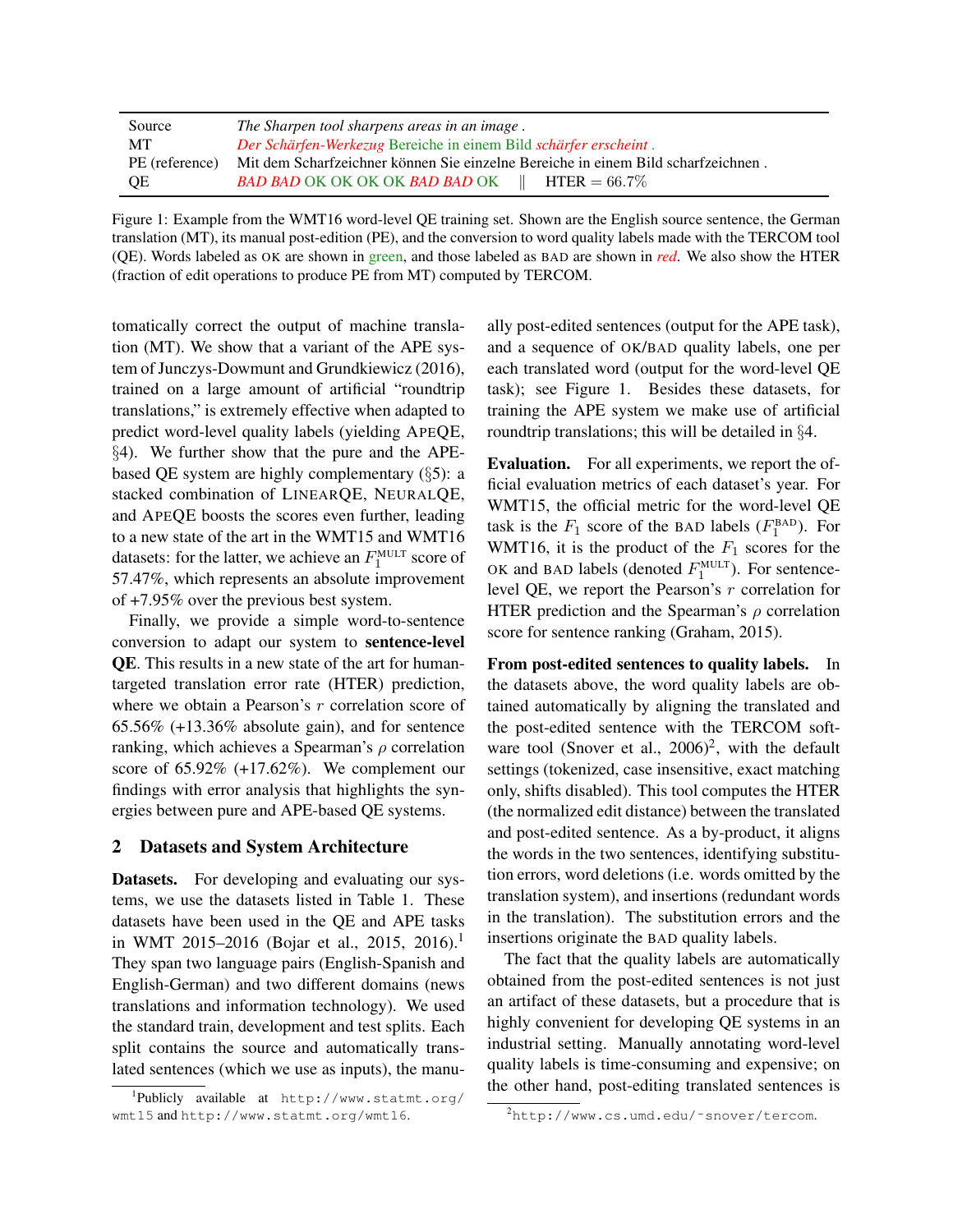| Dataset      | Language pair | $#$ sents | # words |
|--------------|---------------|-----------|---------|
| WMT15, Train | $En-Es$       | 11,271    | 257,548 |
| WMT15, Dev   | $En-Es$       | 1,000     | 23,207  |
| WMT15, Test  | $En-Es$       | 1,817     | 40,899  |
| WMT16, Train | En-De         | 12,000    | 210,958 |
| WMT16, Dev   | En-De         | 1,000     | 19,487  |
| WMT16, Test  | En-De         | 2,000     | 34,531  |

<span id="page-2-1"></span>Table 1: Datasets used in this work.

commonly part of the workflow of crowd-sourced and professional translation services. Thus, getting quality labels for free from sentences that have already been post-edited is a much more realistic and sustainable process. This observation suggests that we can tackle word-level QE in two ways:

- 1. Pure QE: run the TER alignment tool (i.e. TER-COM) on the post-edited data, and then train a QE system directly on the generated quality labels;
- 2. APE-based QE: train an APE system on the original post-edited data, and at runtime use the TER aligment tool to convert the automatically post-edited sentences to quality labels.

From a machine learning pespective, QE is a sequence labeling problem (i.e., whose output sequence has a fixed length and a small number of labels), while APE is a sequence-to-sequence problem (where the output is of variable length and spans a large vocabulary). Therefore, we can regard APE-based QE as a "projection" of a more complex and fine-grained output (APE) into a simpler output space (QE). APE-based QE systems have the potential for being more powerful since they are trained with this finer-grained information (provided there is enough training data to make them generalize well). We report results in §[4](#page-6-0) confirming this hypothesis.

Our system architecture, described in full detail in the following sections, consists of state-of-the-art pure QE and APE-based QE systems, which are then combined to yield a new, more powerful, QE system.

# <span id="page-2-0"></span>3 Pure Quality Estimation

The best performing system in the WMT16 wordlevel QE task was developed by the Unbabel team [\(Martins et al., 2016\)](#page-12-3). It is a pure but rather complex QE system, ensembling a linear feature-based classifier with three different neural networks with different configurations. In this section, we provide a simpler version of their system, by replacing the three ensembled neural components by a single one, which we engineer in a principled way. We evaluate the resulting system on additional data (WMT15 in addition to WMT16), covering a new language pair and a new content type. Overall, we obtain a slightly higher accuracy with a much simpler system.

In this section, we describe the linear  $(\S 3.1)$  $(\S 3.1)$  and neural (§[3.2\)](#page-3-0) components of our system, as well as their combination (§[3.3\)](#page-5-0).

#### <span id="page-2-2"></span>3.1 Linear Sequential Model

We start with the linear component of our model, a discriminative feature-based sequential model (called LINEARQE), based on [Martins et al. \(2016\)](#page-12-3). The system receives as input a tuple  $\langle s, t, \mathcal{A} \rangle$ , where  $s = s_1 \dots s_M$  is the source sentence,  $t = t_1 \dots t_N$ is the translated sentence, and  $A \subseteq \{(m,n) | 1 \leq$  $m \leq M$ ,  $1 \leq n \leq N$  is a set of word alignments. It predicts as output a sequence  $\hat{y} = y_1 \dots y_N$ , with each  $y_i \in \{$  BAD, OK $\}$ . This is done as follows:

$$
\widehat{y} = \arg \max_{y} \sum_{i=1}^{N} \boldsymbol{w}^{\top} \boldsymbol{\phi}_{u}(s, t, \mathcal{A}, y_{i})
$$

$$
+ \sum_{i=1}^{N+1} \boldsymbol{w}^{\top} \boldsymbol{\phi}_{b}(s, t, \mathcal{A}, y_{i}, y_{i-1}). \quad (1)
$$

Above, w is a vector of weights,  $\phi_u(s, t, \mathcal{A}, y_i)$  are unigram features (depending only on a single output label),  $\phi_b(s, t, \mathcal{A}, y_i, y_{i-1})$  are bigram features (depending on consecutive output labels), and  $y_0$  and  $y_{N+1}$  are special start/stop symbols.

Features. Table [2](#page-3-1) shows the unigram and bigram features used in the LINEARQE system. Like the baseline systems provided in WMT15/16, we include features that depend on the target word and its aligned source word, as well as the context sur-rounding them.<sup>[3](#page-2-3)</sup> A distinctive aspect of our system is the inclusion of syntactic features, which

<span id="page-2-3"></span><sup>&</sup>lt;sup>3</sup> Features involving the aligned source word are replaced by NIL if the target word is unaligned. If there are multiple aligned source words, they are concatenated into a single feature.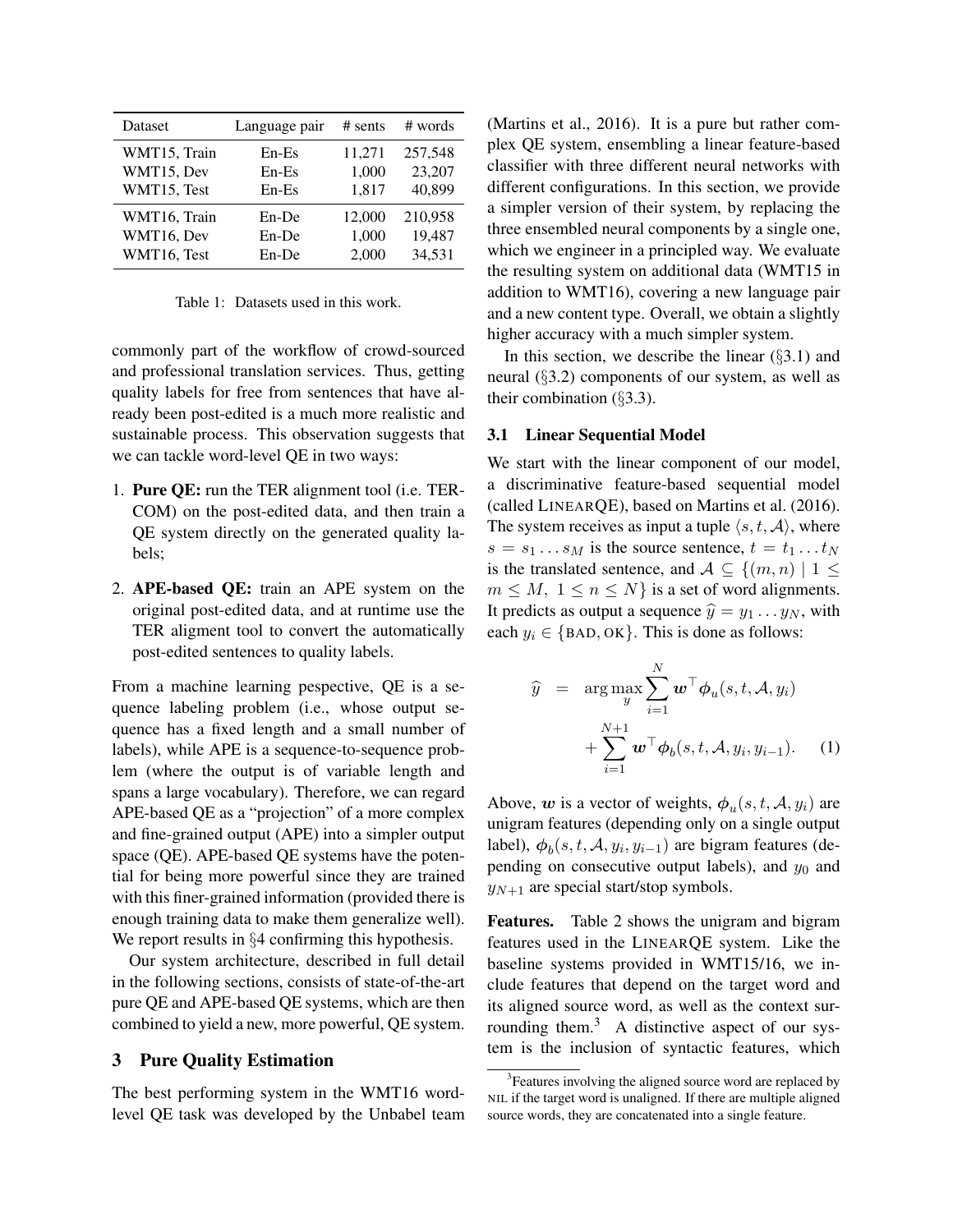| Features      | Label                                                                    | Input (referenced by the <i>i</i> th target word)                                                                                                                                                                                                             |
|---------------|--------------------------------------------------------------------------|---------------------------------------------------------------------------------------------------------------------------------------------------------------------------------------------------------------------------------------------------------------|
| unigram       | $y_i \wedge \ldots$                                                      | $*BIAS$<br>*WORD, LEFTWORD, RIGHTWORD<br>*SOURCEWORD, SOURCELEFTWORD, SOURCERIGHTWORD<br>*LARGESTNGRAMLEFT/RIGHT, SOURCELARGESTNGRAMLEFT/RIGHT<br>*POSTAG, SOURCEPOSTAG<br><sup>†</sup> WORD+LEFTWORD, WORD+RIGHTWORD<br>WORD+SOURCEWORD, POSTAG+SOURCEPOSTAG |
| simple bigram | $y_i \wedge y_{i-1} \wedge \ldots$                                       | BIAS                                                                                                                                                                                                                                                          |
| rich bigrams  | $y_i \wedge y_{i-1} \wedge \ldots$<br>$y_{i+1} \wedge y_i \wedge \ldots$ | all above<br>WORD+SOURCEWORD, POSTAG+SOURCEPOSTAG                                                                                                                                                                                                             |
| syntactic     | $y_i \wedge \ldots$                                                      | DEPREL, WORD+DEPREL<br>HEADWORD/POSTAG+WORD/POSTAG<br>LEFTSIBWORD/POSTAG+WORD/POSTAG<br>RIGHTSIBWORD/POSTAG+WORD/POSTAG<br>GRANDWORD/POSTAG+HEADWORD/POSTAG+WORD/POSTAG                                                                                       |

Table 2: Features used in the LINEARQE system (see Martins et al., 2016 for a detailed description). Features marked with <sup>\*</sup> are included in the WMT16 baseline system. Those marked with <sup>†</sup> were proposed by Kreutzer et al. (2015).

were found useful to detect grammatically incorrect constructions, as we shall see. $4$  We use features that involve the dependency relation, the head word, and second-order sibling and grandparent structures. Features involving part-of-speech (POS) tags and syntactic information are obtained with TurboTag-ger and TurboParser [\(Martins et al., 2013\)](#page-12-12).<sup>[5](#page-3-3)</sup>

**Training.** The feature weights are learned by running 50 epochs of the max-loss MIRA algorithm [\(Crammer et al., 2006\)](#page-11-7), with regularization constant  $C \in \{10^{-k}\}_{k=1}^4$  and a Hamming cost function placing a higher penalty on false positives than on false negatives ( $c_{\text{FP}} \in \{0.5, 0.55, \ldots, 0.95\}, c_{\text{FN}} =$  $1 - c_{FP}$ ), to account for the existence of fewer BAD labels than OK labels in the data. These values are tuned on the development set.

Results and feature contribution. Table [3](#page-3-4) shows the results. To help understand the contribution of each group of features, we evaluated different variants of the LINEARQE system on the development sets of WMT15/16. As expected, the use of bigrams improves the simple unigram model, and the syntactic features help even further. The impact of these

<span id="page-3-1"></span>

| Features          | WMT15 $(F_1^{\text{BAD}})$ | WMT16 $(F_1^{\text{MULT}})$ |
|-------------------|----------------------------|-----------------------------|
| unigrams only     | 41.77                      | 40.05                       |
| +simple bigram    | 42.20                      | 40.63                       |
| +rich bigrams     | 42.80                      | 43.65                       |
| +syntactic (full) | 43.68                      | 46.11                       |

<span id="page-3-4"></span>Table 3: Performance on the WMT15 (En-Es) and WMT16 (En-De) development sets of several configurations of LINEARQE. We report the official metric for these shared tasks,  $F_1^{\text{BAD}}$  for WMT15 and  $F_1^{\text{MULT}}$  for WMT16.

features is more prominent in WMT16: the rich bigram features lead to scores about 3 points above a sequential model with a single indicator bigram feature, and the syntactic features contribute another 2.5 points. The net improvement exceeds 6 points over the unigram model.

#### <span id="page-3-0"></span>3.2 Neural System

Next, we describe the neural component of our pure QE system, which we call NEURALQE. In WMT15 and WMT16, the neural QUETCH system [\(Kreutzer](#page-12-8) [et al., 2015\)](#page-12-8) and its ensemble with other neural models [\(Martins et al., 2016\)](#page-12-3) were components of the winning systems. However, none of these neural models managed to outperform a linear model when considered in isolation—for example, QUETCH ob-

<span id="page-3-2"></span><sup>4</sup>While syntactic features have been used previously in sentence-level QE [\(Rubino et al., 2012\)](#page-12-13), they have never been applied to the finer-grained word-level variant tackled here.

<span id="page-3-3"></span><sup>5</sup>[http://www.cs.cmu.edu/˜ark/TurboParser.](http://www.cs.cmu.edu/~ark/TurboParser.)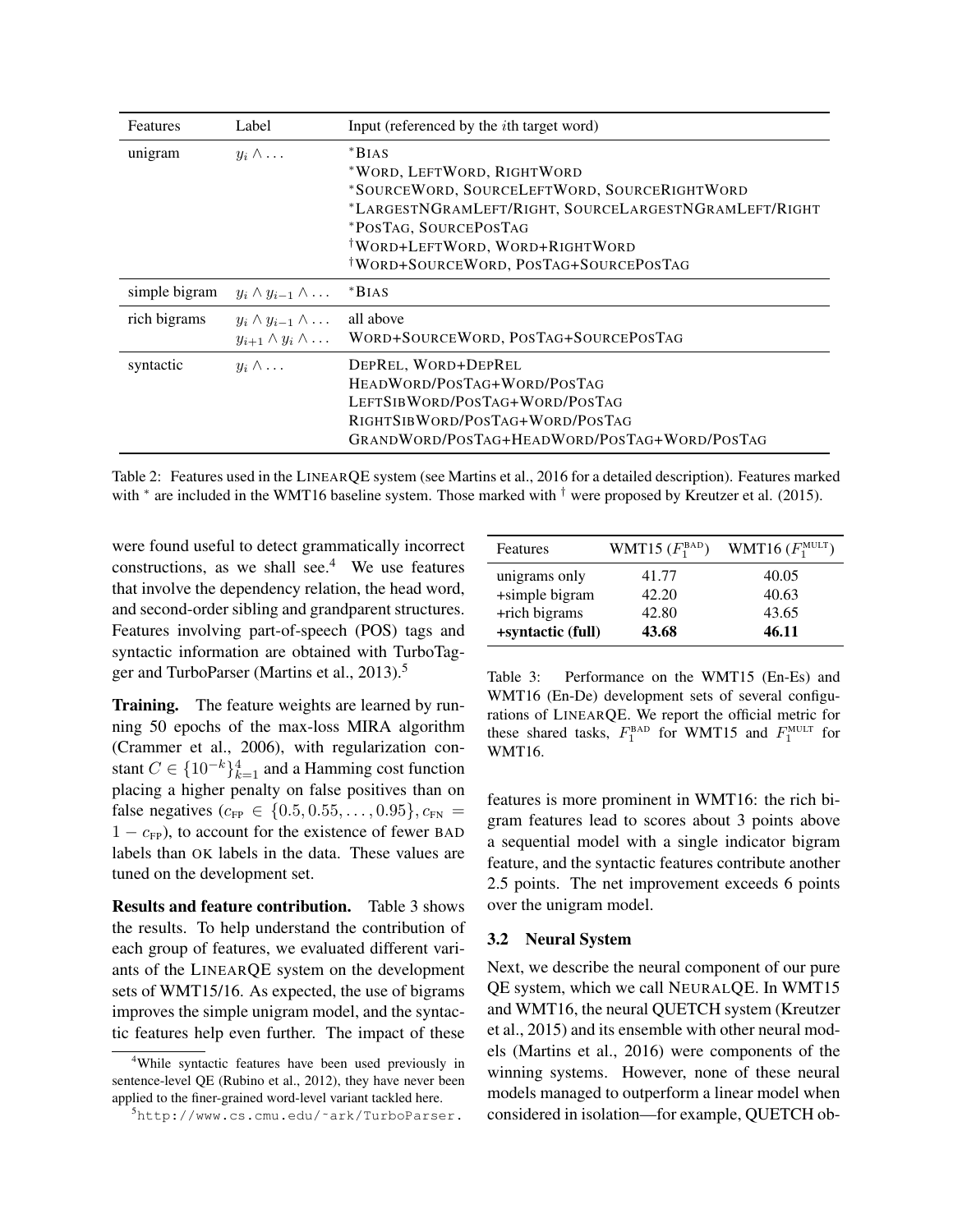

Figure 2: Architecture of our NEURALQE system.

tained a  $F_1^{\text{BAD}}$  of 35.27% in the WMT15 test set, far below the 40.84% score of the linear system built by the same team. By contrast, our carefully engineered NEURALQE model attains a performance superior to that of the linear system, as we shall see.

Architecture. The architecture of NEURALQE is depicted in Figure [2.](#page-4-0) We used Keras [\(Chollet, 2015\)](#page-11-8) to implement our model. The system receives as input the source and target sentences  $s$  and  $t$ , their word-level alignments A, and their corresponding POS tags obtained from TurboTagger. The input layer follows a similar architecture as QUETCH, with the addition of POS features. A vector representing each target word is obtained by concatenating the embedding of that word with those of the aligned word in the source. $6$  The immediate left and right contexts for source and target words are also concatenated. We use the pre-trained 64 dimensional Polyglot word embeddings [\(Al-Rfou et](#page-11-9) [al., 2013\)](#page-11-9) for English, German, and Spanish, and refine them during training. In addition to this, POS tags for each source and target word are also embedded and concatenated. POS embeddings have size 50 and are initialized as described by [Glorot and](#page-11-10) [Bengio \(2010\)](#page-11-10). A dropout probability of 0.5 is applied to the resulting vector representations.

The following layers are then applied in sequence:

1. Two feed-forward layers of size 400 with rectified linear units (ReLU; [Nair and Hinton \(2010\)](#page-12-14));

- 2. A layer with bidirectional gated recurrent units (BiGRU, [Cho et al. \(2014\)](#page-11-11)) of size 200, where forward and backward vectors are concatenated, trained with layer normalization [\(Ba et al., 2016\)](#page-11-12);
- 3. Two feed-forward ReLU layers of size 200;
- 4. A BiGRU layer of size 100 with identical configuration to the previous BiGRU;
- 5. Two more feed-forward ReLU layers of sizes 100 and 50, respectively.

<span id="page-4-0"></span>As the output layer, a softmax transformation over the OK/BAD labels is applied. The choice for this architecture was dictated by experiments on the WMT16 development data, as we explain next.

Training. We train the model with the RMSProp algorithm [\(Tieleman and Hinton, 2012\)](#page-12-15) by minimizing the cross-entropy with a linear penalty for BAD word predictions, as in [Kreutzer et al. \(2015\)](#page-12-8). We set the BAD weight factor to 3.0. All hyperparameters are adjusted based on the development set. Target sentences are bucketed by length and then processed in batches (without any padding or truncation).

Results and architectural choices. The final results are shown in Table [4.](#page-5-1) Overall, the final NEU-RALQE model achieves an  $F_1^{\text{MULT}}$  score of 46.80% on the WMT16 development set, compared with the 46.11% obtained with the LINEARQE system (cf. Table [3\)](#page-3-4). This contrasts with previous neural systems, such as QUETCH [\(Kreutzer et al., 2015\)](#page-12-8) and any of the three neural systems developed by [Martins et al. \(2016\)](#page-12-3), which could not outperform a rich feature linear classifier.

To justify the most relevant choices regarding the architecture of NEURALQE, we also evaluated several variations of it on the WMT16 development set. The use of recurrent layers yields the largest contribution to the performance of NEURALQE, as the scores drop sharply (by more than 4 points) if they are replaced by feed-forward layers (which would correspond to a mere deeper QUETCH model). The first BiGRU is particulary effective, as scores drop more than 2 points if it is removed. The use of layer normalization on the recurrent layers also contributes positively  $(+1.20)$  to the final score. As expected, the use of POS tags adds another large improvement: everything staying the same, the model

<span id="page-4-1"></span><sup>&</sup>lt;sup>6</sup>For the cases in which there are multiple source words aligned to the same target word, the embeddings are averaged.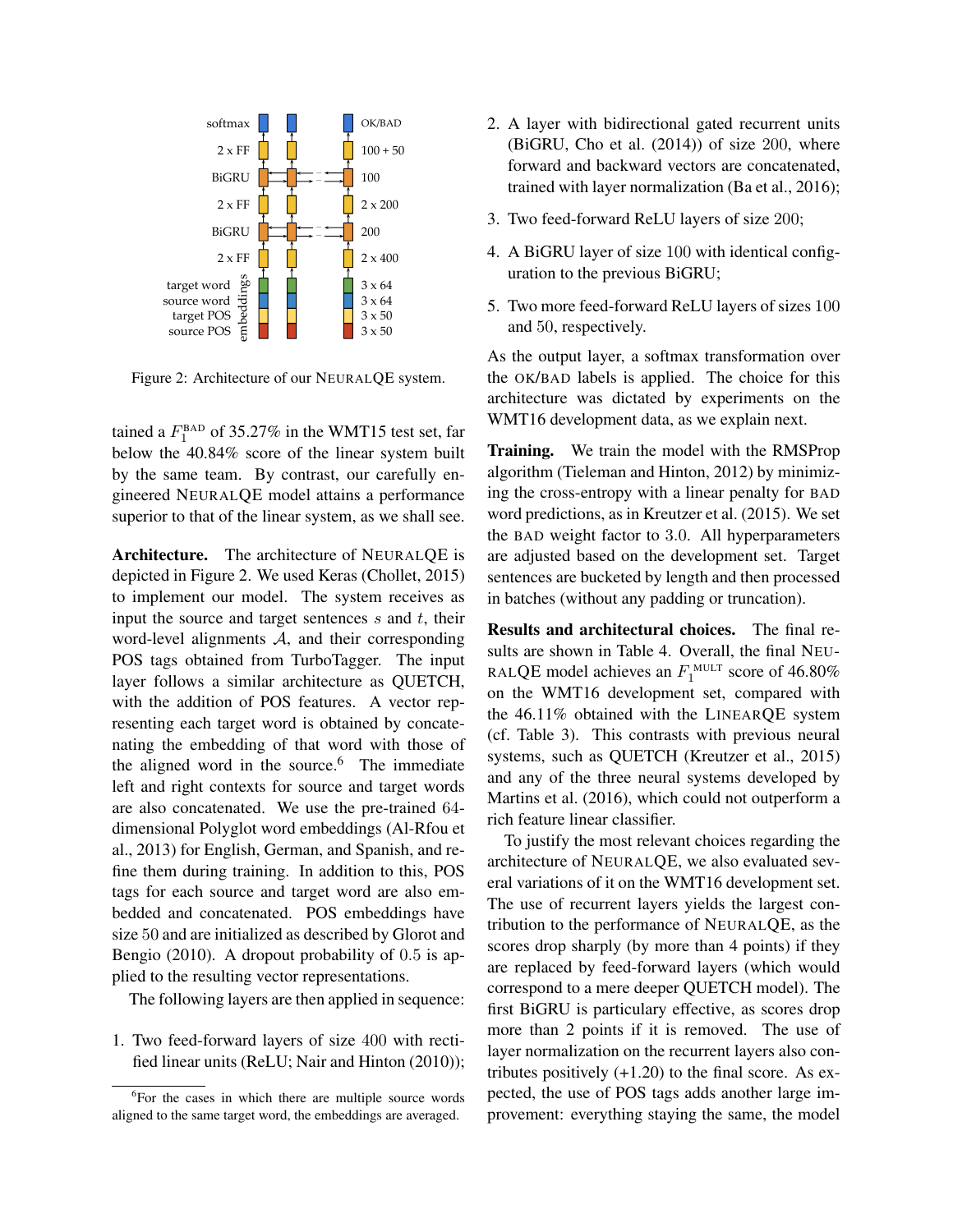| Model                     |                |
|---------------------------|----------------|
| <b>NEURALOE</b>           | 46.80          |
| No POS tags               | 44.41 (-2.39)  |
| Replace BiGRU by FF       | $42.36(-4.44)$ |
| Only the first BiGRU      | $45.76(-1.04)$ |
| Only the second BiGRU     | 44.37 (-2.43)  |
| Remove FF between BiGRUs  | $46.35(-0.45)$ |
| Narrower layers           | $45.09(-1.71)$ |
| <b>Broader</b> layers     | $45.02(-1.78)$ |
| One more layer at the end | 46.31 (-0.49)  |
| No layer normalization    | $45.60(-1.20)$ |

Table 4: Effect of architectural changes in NEURALQE on the WMT16 development set.

without POS tags as input performs almost 2.5 points worse. Finally, varying the size of the hidden layers and the depth of the network hurts the final model's performance, albeit more slightly.

### <span id="page-5-0"></span>3.3 Stacking Neural and Linear Models

We now stack the NEURALQE system  $(\S3.2)$  $(\S3.2)$  into the LINEARQE system (§[3.1\)](#page-2-2) as an ensemble strategy; we call the resulting system STACKEDQE.

Stacking architectures [\(Wolpert, 1992;](#page-13-1) [Breiman,](#page-11-13) [1996\)](#page-11-13) have proved effective in structured NLP problems [\(Cohen and de Carvalho, 2005;](#page-11-14) [Martins et al.,](#page-12-16) [2008\)](#page-12-16). The underlying idea is to combine two systems by letting the prediction of the first system be used as an input feature for the second system. During training, it is necessary to jackknife the first system's predictions to avoid overfitting the training set. This is done by splitting the training set in  $K$  folds (we set  $K = 10$ ) and training K different instances of the first system, where each instance is trained on  $K - 1$  folds and makes predictions for the left-out fold. The concatenation of all the predictions yields an unbiased training set for the second classifier.

Neural intra-ensembles. We also evaluate the performance of intra-ensembled neural systems. We train independent instances of NEURALQE with different random initializations and different data shuffles, following the approach of [Jean et al. \(2015\)](#page-12-17) in neural MT. In Tables [5–](#page-5-2)[6,](#page-5-3) we report the performance on the WMT15 and WMT16 datasets of systems ensembling 5 and 15 of these instances, called respectively NEURALQE-5 and NEURALQE-15. The in-

<span id="page-5-2"></span>

| Model                                                                        | $F_1^{\text{BAD}}$ dev                    | $F_1^{\text{BAD}}$<br>test                |
|------------------------------------------------------------------------------|-------------------------------------------|-------------------------------------------|
| Best system in WMT15<br>QUETCH+ (2nd best)                                   | $43.1 -$                                  | 43.12<br>43.05                            |
| LINEAROE<br><b>NEURALQE</b><br>NEURALQE-5<br>NEURALQE-15<br><b>STACKEDQE</b> | 43.68<br>43.51<br>44.21<br>44.11<br>44.68 | 42.50<br>43.35<br>43.54<br>43.93<br>43.70 |

<span id="page-5-1"></span>Table 5: Performance of the pure QE systems on the WMT15 datasets. The best performing system in the WMT15 competition was by Espla-Gomis et al. (2015), ` followed by Kreutzer et al. (2015)'s QUETCH+, which is also an ensemble of a linear and a neural system.

<span id="page-5-3"></span>

| Model                     | $F_1^{\text{MULT}}$ dev | $F_1^{\text{MULT}}$<br>test |
|---------------------------|-------------------------|-----------------------------|
| Best system in WMT16      | 49.25                   | 49.52                       |
| Unbabel-Linear (2nd best) | 45.94                   | 46.29                       |
| <b>LINEARQE</b>           | 46.11                   | 46.16                       |
| <b>NEURALQE</b>           | 46.80                   | 47.29                       |
| NEURALQE-5                | 47.30                   | 48.50                       |
| NEURALQE-15               | 46.77                   | 47.98                       |
| <b>STACKEDQE</b>          | 49.16                   | 50.27                       |

Table 6: Performance of the pure QE systems on the WMT16 datasets. The best performing system in the WMT16 competition was by Martins et al. (2016), followed by a linear system developed by the same team (Unbabel-Linear).

stances are ensembled by taking the averaged probability of each word being BAD. We see consistent benefits (both for WMT15 and WMT16) in ensembling 5 neural systems and (somewhat surprisingly) some degradation with ensembles of 15.

Stacking architecture. The individual instances of the neural systems are incorporated in the stacking architecture as different features, yielding STACKEDQE. In total, we have 15 predictions (probability values given by each NEURALQE system) for every word in the training, development and test datasets. These predictions are plugged as additional features in the LINEARQE model. As unigram features, we used one real-valued feature for every model prediction at each position, conjoined with the label. As bigram features, we used two realvalued features for every model prediction at the two positions, conjoined with the label pair.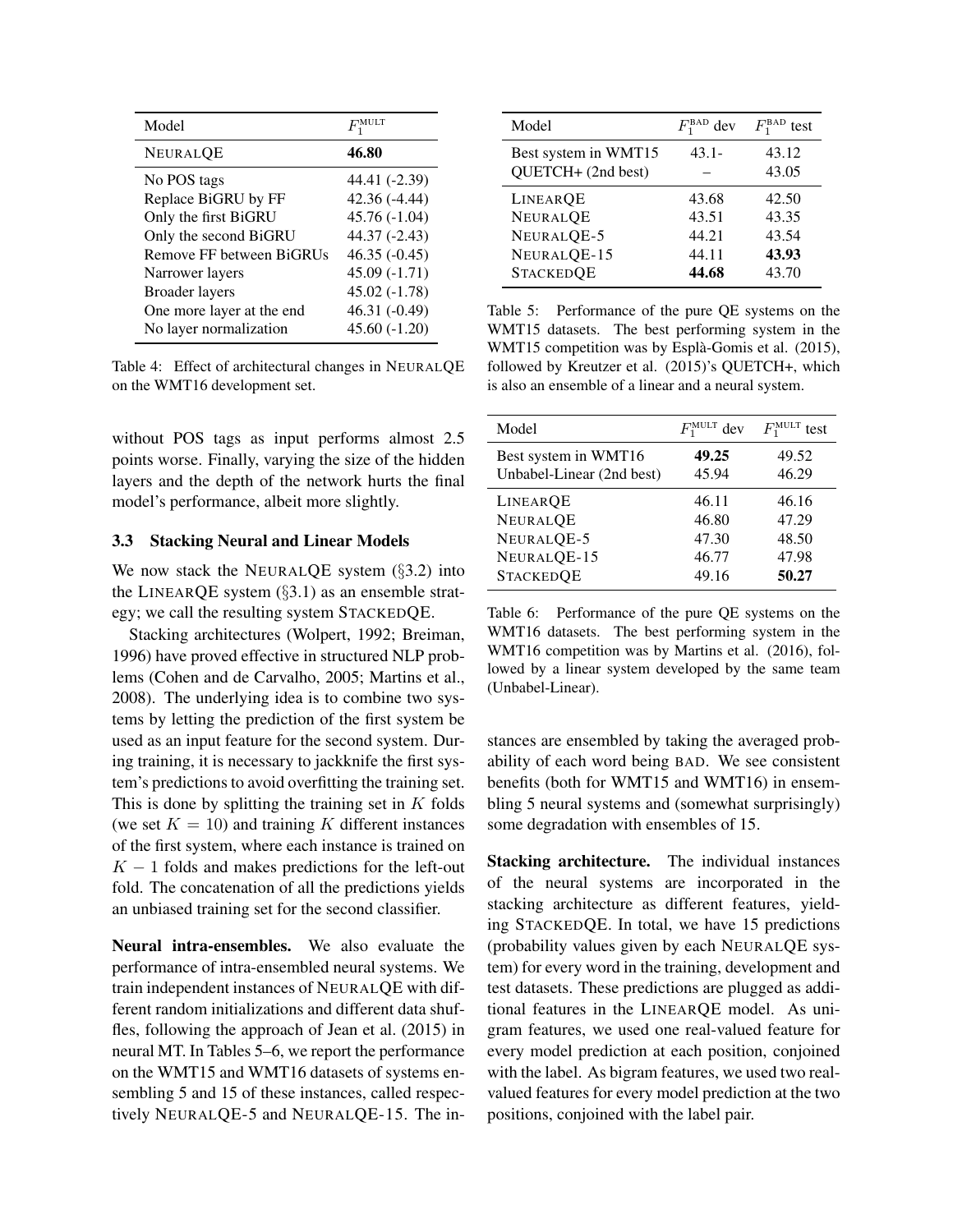The results obtained with this stacked architecture on the WMT15 and WMT16 datasets are shown respectively in Tables [5](#page-5-2) and [6.](#page-5-3) In WMT15, it is unclear if stacking helps over the best intra-ensembled neural system, with a slight improvement in the development set, but a degradation in the test set. In WMT16, however, stacking is clearly beneficial, with a boost of about 2 points over the best intraensembled neural system and 3–4 points above the linear system, both in the development and test partitions. For the remainder of this paper, we will take STACKEDQE as our pure QE system.

### <span id="page-6-0"></span>4 APE-Based Quality Estimation

Now that we have described a pure QE system, we move on to an APE-based QE system (APEQE).

Our starting point is the system submitted by the Adam Mickiewicz University (AMU) team to the APE task of WMT16 [\(Junczys-Dowmunt and](#page-12-10) [Grundkiewicz, 2016\)](#page-12-10). They explored the application of neural translation models to the APE problem and achieved good results by treating different models as components in a log-linear model, allowing for multiple inputs (the source s and the translated sentence  $t$ ) that were decoded to the same target language (post-edited translation  $p$ ). Two systems were considered, one using s as the input  $(s \rightarrow p)$  and another using t as the input  $(t \rightarrow p)$ . A simple string-matching penalty integrated within the loglinear model was used to control for higher faithfulness with regard to the raw MT output. The penalty fires if the APE system proposes a word in its output that has not been seen in  $t$ .

To overcome the problem of too little training data, [Junczys-Dowmunt and Grundkiewicz \(2016\)](#page-12-10) generated large amounts of artificial data via roundtrip translations: a large corpus of monolingual sentences is first gathered for the target language in the domain of interest (each sentence is regarded as an artificial post-edited sentence  $p$ ); then an MT system is ran to translate these sentences to the source language (which are regarded as the source sentences s), and another MT system in the reverse direction translates the latter back to the target language (playing the role of the translations  $t$ ). The artificial data is filtered to match the HTER statistics of the training and development data for the shared

task.[7](#page-6-1) Their submission improved over the uncorrected baseline on the unseen WMT16 test set by - 3.2% TER and +5.5% BLEU and outperformed any other system submitted to the shared-task by a large margin.

# 4.1 Training the APE System

We reproduce the experiments from [Junczys-](#page-12-10)[Dowmunt and Grundkiewicz \(2016\)](#page-12-10) using Nematus [\(Sennrich et al., 2016\)](#page-12-18) for training and AmuNMT [\(Junczys-Dowmunt et al., 2016\)](#page-12-19) for decoding.

As stated in §[3.3,](#page-5-0) jackknifing is required to avoid overfitting during the training procedure of the stacked classifiers (§[5\)](#page-8-0), therefore we start by preparing four jackknifed models. We perform the following steps:

- We divide the original WMT16 training set into four equally sized parts, maintaining correspondences between different languages. Four new training sets are created by leaving out one part and concatenating the remaining three parts.
- For each of the four new training sets, we train one APE model on a concatenation of a smaller set of artificial data (denoted as "round-trip.n1" in [Junczys-Dowmunt and Grundkiewicz \(2016\)](#page-12-10), consisting of 531,839 sentence triples) and a 20 fold oversampled new training set. Each of these newly created four APE models has not seen a different part of the quartered original training data.
- To avoid overfitting, we use scaling dropout  $\delta$  over GRU steps and input embeddings, with dropout probabilities 0.2, and over source and target words with probabilities 0.1 [\(Sennrich et al., 2016\)](#page-12-18).
- We use Adam [\(Kingma and Ba, 2014\)](#page-12-20) instead of Adadelta [\(Zeiler, 2012\)](#page-13-2).
- We train both models  $(s \rightarrow p \text{ and } t \rightarrow p)$  until convergence up to 20 epochs, saving model checkpoints every 10,000 mini-batches.

<span id="page-6-1"></span> $7$ The artificial filtered data has been made available by the authors at [https://github.com/emjotde/amunmt/](https://github.com/emjotde/amunmt/wiki/AmuNMT-for-Automatic-Post-Editing) [wiki/AmuNMT-for-Automatic-Post-Editing](https://github.com/emjotde/amunmt/wiki/AmuNMT-for-Automatic-Post-Editing).

<span id="page-6-2"></span><sup>8</sup>Currently available in the MRT branch of Nematus at <https://github.com/rsennrich/nematus>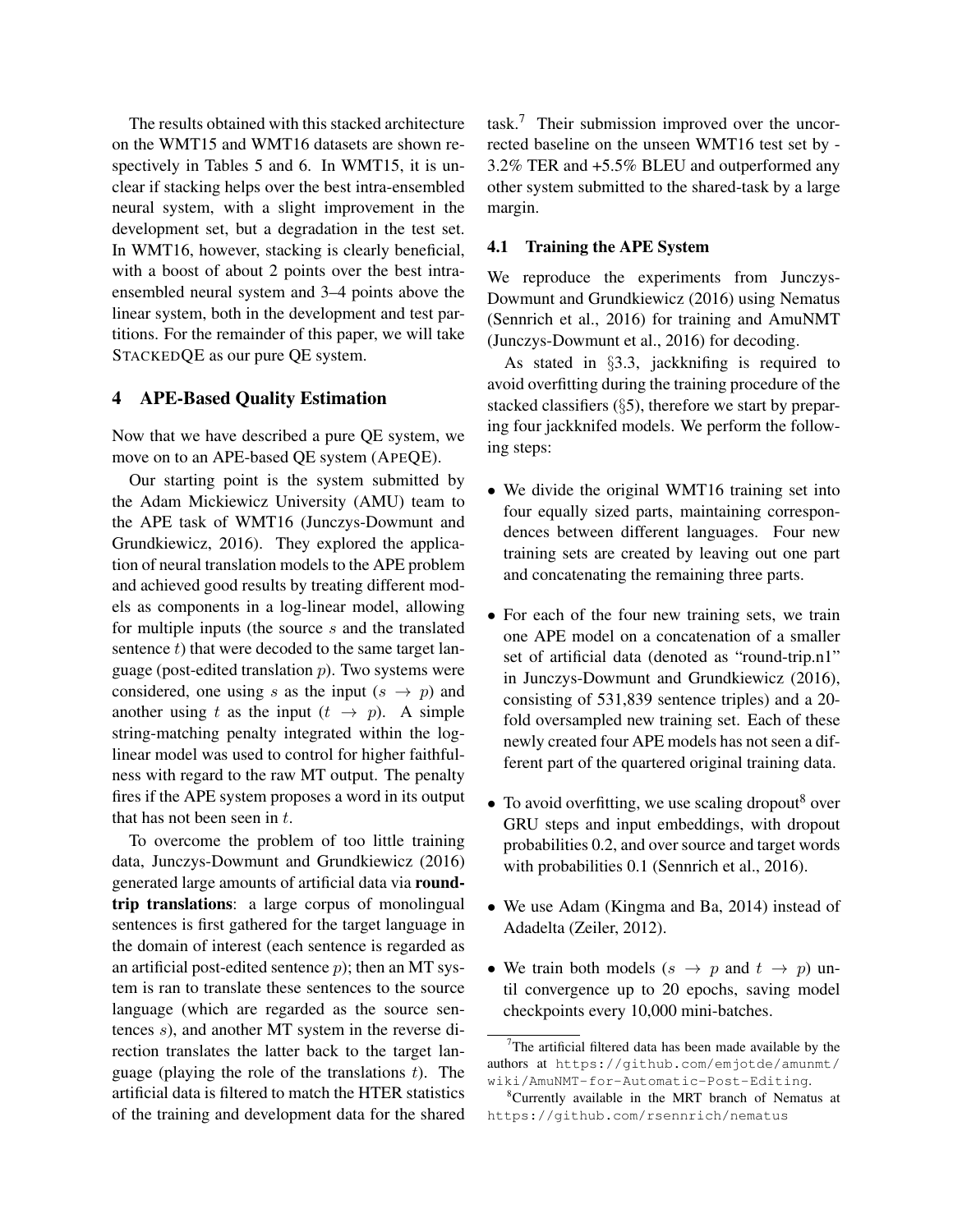| System               | WMT15 | WMT16 |
|----------------------|-------|-------|
| Best system          | 23.23 | 21.52 |
| Uncorrected baseline | 22.91 | 24.76 |
| APE $t \to p$        | 23.91 | 22.60 |
| APE $s \to p$        | 40.44 | 28.39 |
| <b>APE TER-tuned</b> | 23.29 | 20.99 |

Table 7: TER scores on the official WMT15 and WMT16 test sets for the APE task. Lower is better.

• The last four model checkpoints of each training run are averaged element-wise [\(Junczys-](#page-12-19)[Dowmunt et al., 2016\)](#page-12-19) resulting in new single models with generally improved performance.

To verify the quality of the APE system, we ensemble the 8 resulting models (4 times  $s \to p$  and 4 times  $t \to p$ ) and add the APE penalty described in [Junczys-Dowmunt and Grundkiewicz \(2016\)](#page-12-10). This large ensemble across folds is only used during test time. For creating the jackknifed training data, only the models from the corresponding fold are used. Since we combine models of different types, we tune weights on the development set with MERT<sup>[9](#page-7-0)</sup> [\(Och,](#page-12-21) [2003\)](#page-12-21) towards TER, yielding the model denoted as "APE TER-tuned". Results are listed in Table [7](#page-7-1) for the APE shared task (WMT 16). For the purely  $s \rightarrow p$  and  $t \rightarrow p$  ensembles, models are weighted equally. We achieve slightly better results in terms of TER, the main task metric, than the original system using less data.

For completeness, we also apply this procedure to WMT15 data, generating a similar resource of 500K artificial English-Spanish-Spanish post-editing triplets via roundtrip translation.<sup>[10](#page-7-2)</sup> The training, jackknifing and ensembling methods are the same as for the WMT16 setting. For the WMT15 APE shared task, results are less persuasive than for WMT16: none of the shared task participants was able to beat the uncorrected baseline and our system fails at this as well. However, we produced the

|                       | $F_1^{\text{BAD}}$ dev | $F_1^{\text{BAD}}$ test |
|-----------------------|------------------------|-------------------------|
| APE $t \to p$         | 13.46                  | 12.83                   |
| APE $s \rightarrow p$ | 41.56                  | 41.57                   |
| APE TER-tuned         | 5.96                   | 4.72                    |
| <b>APEQE</b>          | 46.44                  | 46.05                   |

<span id="page-7-1"></span>Table 8: Performance of APE-based QE systems on the WMT15 development and test sets.

<span id="page-7-3"></span>

|                       | $F_1^{\text{MULT}}$ dev | $F_1^{\text{MULT}}$ test |
|-----------------------|-------------------------|--------------------------|
| APE $t \to p$         | 27.46                   | 31.39                    |
| APE $s \rightarrow p$ | 51.92                   | 53.70                    |
| APE TER-tuned         | 40.17                   | 41.87                    |
| <b>APEOE</b>          | 54.95                   | 55.68                    |

Table 9: Performance of APE-based QE systems on the WMT16 development and test sets.

second strongest system for case-sensitive TER (Table [7,](#page-7-1) WMT15) and the strongest for case-insensitve TER (22.49 vs. 22.54).

### 4.2 Adaptation to QE and Task-Specific Tuning

As described in §[2,](#page-1-3) APE outputs can be turned into word quality labels using TER-based word alignments. Somewhat surprisingly, among the APE systems introduced above, we observe in Table [9](#page-7-3) that the  $s \to p$  APE system is the so-far strongest standalone QE system for the WMT16 task in this work. This system is essentially a retrained neural MT component without any additional features.<sup>[11](#page-7-4)</sup> The  $t \rightarrow p$  system and the TER-tuned APE ensemble are much weaker in terms of  $F_1^{\text{MULT}}$ . This is less surprising in the case of the full ensemble, as it has been tuned towards TER for the APE task specifically. However, we can obtain even better APEbased QE systems for both shared task settings by tuning the full APE ensembles towards  $F_1^{\text{MULT}}$ , the official WMT16 QE metric, and towards  $F_1^{\text{BAD}}$  for WMT15.<sup>[12](#page-7-5)</sup> With this approach, we produce our new best stand-alone QE-systems for both shared tasks, which we denote as APEQE.

<span id="page-7-0"></span><sup>&</sup>lt;sup>9</sup>We found MERT to work better when tuning towards TER than kb-MIRA which has been used in the original paper.

<span id="page-7-2"></span> $10$ Our artificially created data might suffer from a higher mismatch between training and development data. While we were able to match the TER statistics of the dev set, BLEU scores are several points lower. The artificial WMT16 data we created in [Junczys-Dowmunt and Grundkiewicz \(2016\)](#page-12-10) matches both, TER and BLEU scores, of the respective development set.

<span id="page-7-4"></span> $11$ Note that this system resembles other QE approaches which use pseudo-reference features [\(Albrecht and Hwa, 2008;](#page-11-15) [Soricut and Narsale, 2012;](#page-12-22) [Shah et al., 2013\)](#page-12-5), since the  $s \to p$ is essentially an "alternative" MT system.

<span id="page-7-5"></span> $12$ Using again MERT and executing 7 iterations on the official development set with an n-best list size of 12.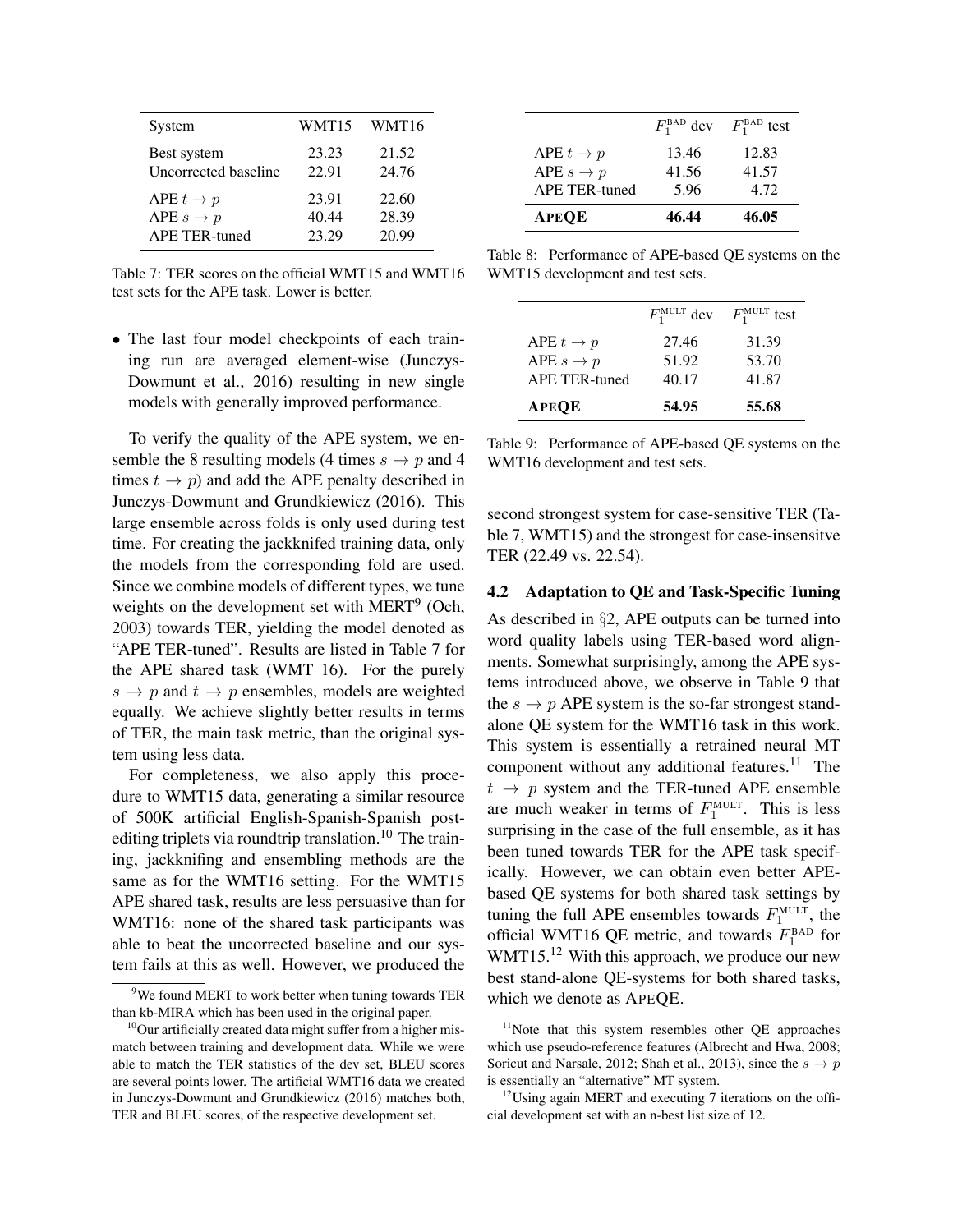|                      | $F_1^{\text{BAD}}$ dev | $F_1^{\text{BAD}}$<br>test |
|----------------------|------------------------|----------------------------|
| Best system in WMT15 | 43.1                   | 43.12                      |
| LINEARQE             | 43.68                  | 42.50                      |
| <b>NEURALQE</b>      | 43.51                  | 43.35                      |
| <b>STACKEDQE</b>     | 44.68                  | 43.70                      |
| <b>APEQE</b>         | 46.44                  | 46.05                      |
| <b>FULLSTACKEDQE</b> | 47.61                  | 47.08                      |

Table 10: Performance of the several word-level QE systems on the WMT15 development and test datasets. The baseline is the best participating system in WMT15, from [Espla-Gomis et al. \(2015\)](#page-11-16). `

### <span id="page-8-0"></span>5 Full Stacked System

Finally, we consider a larger stacked system where we stack both NEURALQE and APEQE into LIN-EARQE. This will mix pure QE with APE-based QE systems; we call the result FULLSTACKEDQE. The procedure is analogous to that described in §[3.3,](#page-5-0) with one extra binary feature for the APE-based word quality label predictions. For training, we used jackknifing as described in §[3.3.](#page-5-0)

#### 5.1 Word-Level QE

The performance of the FULLSTACKEDQE system on the WMT15 and WMT16 datasets are shown in Tables [10–](#page-8-1)[11.](#page-8-2) We compare with the other systems introduced in this paper, and with the best participating systems at WMT15–16 [\(Espla-Gomis et al.,](#page-11-16) ` [2015;](#page-11-16) [Martins et al., 2016\)](#page-12-3).

We can see that the APE-based and the pure QE systems are complementary: the full combination of the linear, neural, and APE-based systems improves the scores with respect to the best individual system (APEQE) by about 1 point in WMT15 and 2 points in WMT16. Overall, we obtain for WMT16 an  $F_1^{\text{MULT}}$  score of 57.47%, a new state of the art and an absolute gain of +7.95% over [Martins et al.](#page-12-3) [\(2016\)](#page-12-3). This is a remarkable improvement that can pave the way for a wider adoption of word-level QE systems in industrial settings. For WMT15, we also obtain a new state of the art, with a less impressive gain of +3.96% over the best previous system. In §[6](#page-9-0) we analyze the errors made by the pure and the APE-based QE systems to better understand how they complement each other.

<span id="page-8-2"></span><span id="page-8-1"></span>

|                      | $F_1^{\text{MULT}}$ dev | $F_1^{\text{MULT}}$<br>test |
|----------------------|-------------------------|-----------------------------|
| Best system in WMT16 | 49.25                   | 49.52                       |
| LINEAROE             | 46.11                   | 46.16                       |
| <b>NEURALQE</b>      | 46.80                   | 47.29                       |
| <b>STACKEDQE</b>     | 49.16                   | 50.27                       |
| <b>APEQE</b>         | 54.95                   | 55.68                       |
| <b>FULLSTACKEDQE</b> | 56.80                   | 57.47                       |

Table 11: Performance of the several word-level QE systems on the WMT16 development and test datasets. The baseline is the best participating system in WMT16, from the Unbabel team (Martins et al., 2016).

### 5.2 Sentence-Level QE

Encouraged by the strong results obtained with the FULLSTACKEDQE system in word-level QE, we investigate how we can adapt this system for HTER prediction at sentence level. Prior work [\(de Souza](#page-11-5) [et al., 2014\)](#page-11-5) incorporated word-level quality predictions as features in a sentence-level QE system, training a feature-based linear classifier. Here, we show that a very simple conversion, which requires no training or tuning, is enough to obtain a substantial improvement over the state of the art.

For the APE system, it is easy to obtain a prediction for HTER: we can simply measure the HTER between the translated sentence  $t$  and the predicted corrected sentence  $\hat{p}$ . For a pure QE system, we apply the following word-to-sentence conversion technique: (i) run a QE system to obtain a sequence of OK and BAD word quality labels; (ii) use the fraction of BAD labels as an estimate for HTER. Note that this procedure, while not requiring any training, is far from perfect: words that are not in the translated sentence but exist in the reference post-edited sentence do not originate BAD labels, and therefore will not contribute to the HTER estimate. Yet, as we will see, this procedure applied to the STACKEDQE system (i.e. without the APEQE component) is already sufficient to obtain state of the art results. Finally, to combine the APE and pure QE systems toward sentence-level QE, we simply take the average of the two HTER predictions above.

Table [12](#page-9-1) shows the results obtained with our pure QE system (STACKEDQE), with our APEbased system (APEQE), and with the combination of the two (FULLSTACKEDQE). As baselines, we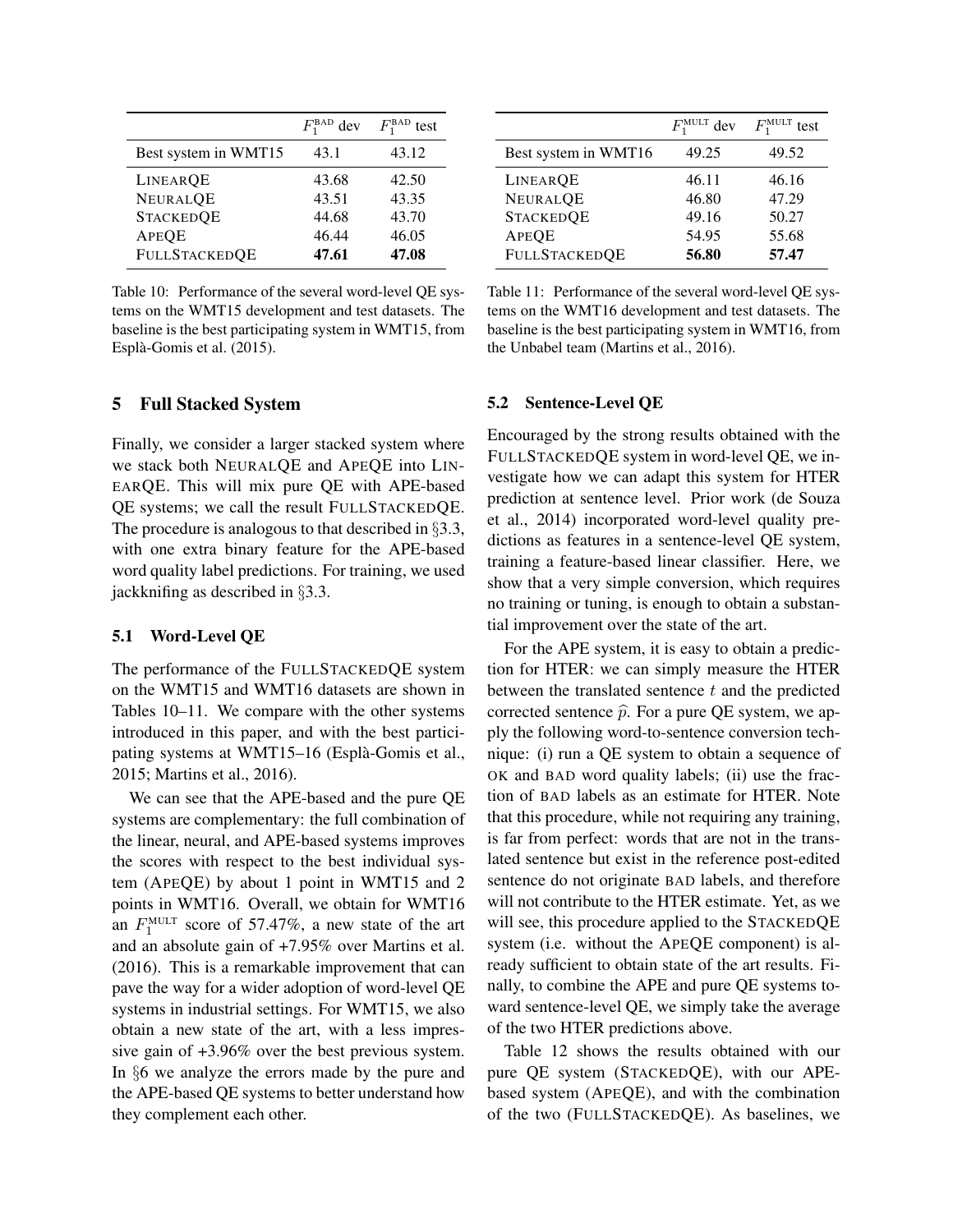|       |                                | Pearson dev | Pearson test | Spearman dev | Spearman test |
|-------|--------------------------------|-------------|--------------|--------------|---------------|
| WMT15 | Best system in WMT15 (ranking) |             | 39.41        |              | 36.49         |
|       | Best system in WMT15 (HTER)    |             | 38.46        |              | 36.81         |
|       | <b>STACKEDQE</b>               | 32.29       | 36.96        | 33.22        | 34.44         |
|       | <b>APEQE</b>                   | 29.33       | 40.39        | 30.80        | 38.74         |
|       | <b>FULLSTACKEDQE</b>           | 36.07       | 44.99        | 36.68        | 42.30         |
| WMT16 | Best system in WMT16 (ranking) |             | 52.5         |              |               |
|       | Best system in WMT16 (HTER)    |             | 46.0         |              | 48.3          |
|       | <b>STACKEDQE</b>               | 55.30       | 54.93        | 56.46        | 55.34         |
|       | APEOE                          | 59.04       | 61.27        | 61.06        | 62.48         |
|       | <b>FULLSTACKEDQE</b>           | 64.04       | 65.56        | 65.52        | 65.92         |

Table 12: Performance of our sentence-level QE systems on the WMT15 an WMT16 datasets, as measured by the WMT16 official evaluation script. The baselines are the best WMT15–16 systems in the HTER prediction track [\(Bicici](#page-11-17) [et al., 2015;](#page-11-17) [Kozlova et al., 2016\)](#page-12-4) and in the sentence ranking track [\(Langlois, 2015;](#page-12-23) [Kim and Lee, 2016\)](#page-12-7).

report the performance of the two best systems in the sentence-level QE tasks at WMT15 and WMT16 [\(Bicici et al., 2015;](#page-11-17) [Langlois, 2015;](#page-12-23) [Kozlova et al.,](#page-12-4) [2016;](#page-12-4) [Kim and Lee, 2016\)](#page-12-7).

The results are striking: for WMT16, even our weakest system (STACKEDQE) with the simple conversion procedure above is already sufficient to obtain state of the art results, outperforming [Kozlova et](#page-12-4) [al. \(2016\)](#page-12-4) and [Kim and Lee \(2016\)](#page-12-7) by a considerable margin. The APEQE system gives a very large boost over these scores, which are further increased by the combined FULLSTACKEDQE system. Overall, we obtain absolute gains of  $+13.36\%$  in Pearson's r correlation score for HTER prediction, and +17.62% in Spearman's  $\rho$  correlation for sentence ranking, a considerable advance over the previous state of the art. For WMT15, we also obtain a new state of the art, with less sharp (but still significant) improvements: +5.08% in Pearson's r correlation score, and +5.81% in Spearman's  $\rho$  correlation.

### <span id="page-9-0"></span>6 Error Analysis

Performance over sentence length. To better understand the differences in performance between the pure QE system (STACKEDQE) and the APE-based system (APEQE), we analyze how the two systems, as well as their combination (FULLSTACKEDQE), perform as a function of the sentence length.

Figure [3](#page-10-0) shows the averaged number of BAD predictions made by the three systems for different sentences lengths, in the WMT16 development set. For <span id="page-9-1"></span>comparison, we show also the true average number of BAD words in the gold standard. We observe that, for short sentences (less than 5 words), the pure QE system tends to be too optimistic (i.e., it underpredicts BAD words) and the APE-based system too pessimistic (overpredicting them). In the range 5-10 words, the pure QE system matches the proportion of BAD words more accurately than the APE-based system. For medium/long sentences, we observe the opposite behavior (this is particularly clear in the 20- 25 word range), with the APE-based system being generally better. On the other hand, the combination of the two systems (FULLSTACKEDQE) manages to find a good balance between these two biases, being much closer to the true proportion of BAD labels for both shorter and longer sentences than any of the individual systems. This shows that the two systems complement each other well in the combination.

Illustrative examples. Table [13](#page-10-1) shows concrete examples of quality predictions on the WMT16 development data. In the top example, we can see that the APE system correctly replaced *Angleichungsfarbe* by *Mischfarbe*, but is under-corrective in other parts; the APEQE system therefore misses several BAD words, but manages to get the correct label (OK) for *den*. By contrast, the pure QE system erroneously flags this word as incorrect, but it makes the right decision on *Farbton* and *zu erstellen*, being more accurate than APEQE. The combination of the two systems (pure QE and APEQE) leads to the correct sequential prediction. In the bottom ex-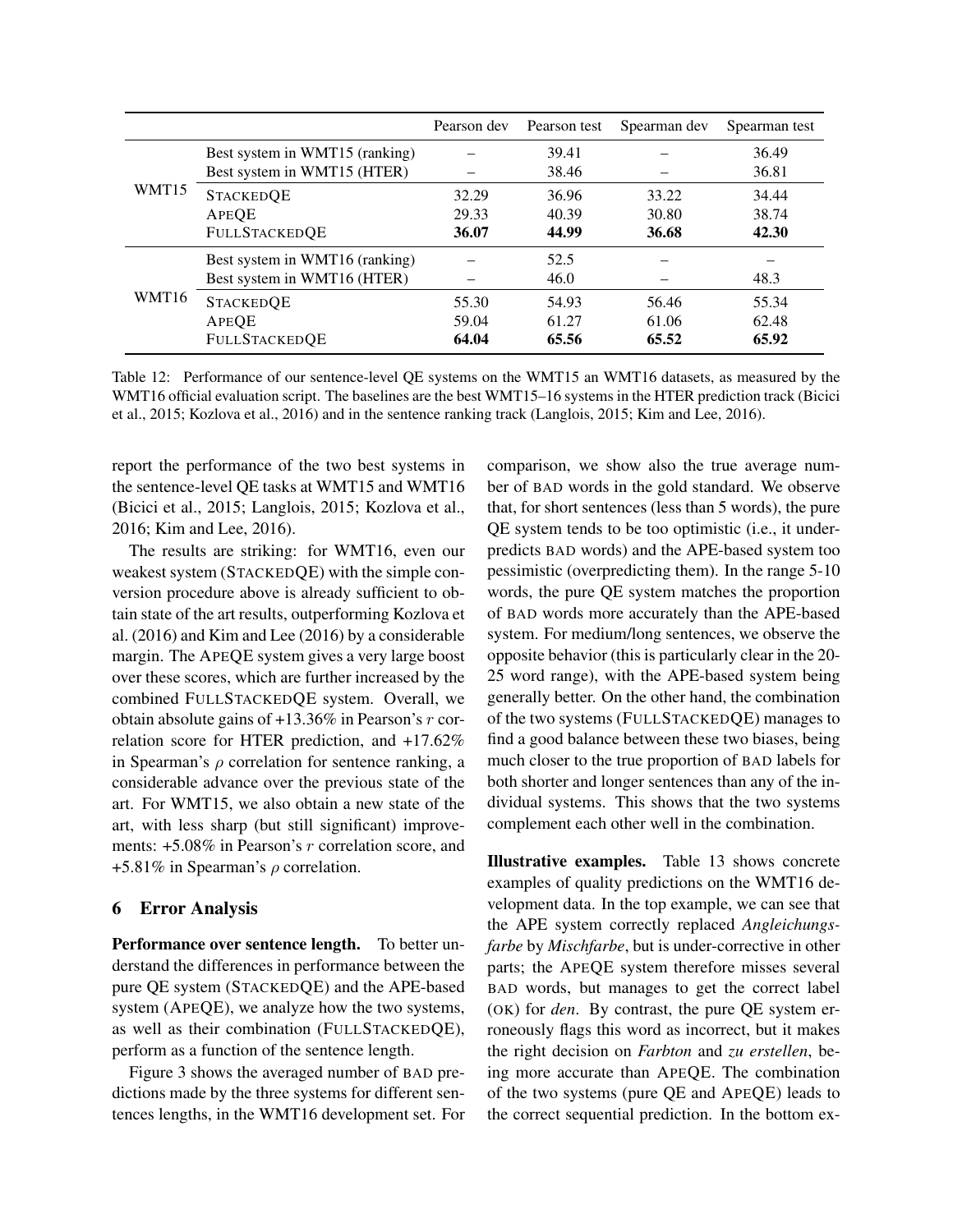| Source               | Combines the hue value of the blend color with the luminance and saturation of the base color to<br>create the result color.     |
|----------------------|----------------------------------------------------------------------------------------------------------------------------------|
| МT                   | Kombiniert den Farbton Wert der Angleichungsfarbe mit der Luminanz und Sättigung der<br>Grundfarbe <b>zu erstellen</b> .         |
| PE (Reference)       | Kombiniert den Farbtonwert der Mischfarbe mit der Luminanz und Sättigung der Grundfarbe.                                         |
| <b>APE</b>           | Kombiniert den Farbton der Mischfarbe mit der Luminanz und die Sättigung der Grundfarbe,<br>um die Ergebnisfarbe zu erstellen.   |
| <b>STACKEDQE</b>     | Kombiniert den Farbton Wert der Angleichungsfarbe mit der Luminanz und Sättigung der Grund-<br>farbe zu erstellen.               |
| APEQE                | Kombiniert den Farbton Wert der Angleichungsfarbe mit der Luminanz und Sättigung der Grund-<br>farbe zu erstellen.               |
|                      | FULLSTACKEDQE Kombiniert den Farbton Wert der Angleichungsfarbe mit der Luminanz und Sättigung der Grund-<br>farbe zu erstellen. |
| Source               | The Video Preview plug - in supports RGB, grayscale, and indexed images.                                                         |
| <b>MT</b>            | Mit dem Zusatzmodul "Videovorschau " unterstützt RGB-, Graustufen- und indizierte Bilder.                                        |
| PE (Reference)       | Das Zusatzmodul "Videovorschau " unterstützt RGB-, Graustufen- und indizierte Bilder.                                            |
| <b>APE</b>           | Das Dialogfeld "Videovorschau" unterstützt RGB-, Graustufen- und indizierte Bilder.                                              |
| <b>STACKEDOE</b>     | <i>Mit dem</i> Zusatzmodul "Videovorschau" <i>unterstützt RGB</i> -, Graustufen- und indizierte Bilder.                          |
| APEQE                | <i>Mit dem Zusatzmodul</i> "Videovorschau " unterstützt RGB-, Graustufen- und indizierte Bilder.                                 |
| <b>FULLSTACKEDOE</b> | Mit dem Zusatzmodul "Videovorschau " unterstützt RGB-, Graustufen- und indizierte Bilder.                                        |

Table 13: Examples on WMT16 validation data. Shown are the source and translated sentences, the gold post-edited sentences, the output of the APE system, and the QE predictions of our pure QE and APE-based QE systems as well as their combination. Words predicted as OK are shown in green, those predicted as BAD are shown in *red*, and differences between the translated and the post-edited sentences are shown in **blue**. For both examples, the full stacked system predicts all quality labels correctly.



<span id="page-10-0"></span>Figure 3: Averaged number of words predicted as BAD by the different systems in the WMT16 gold dev set, for different bins of the sentence length.

ample, the pure QE system assigns the correct label to *Zusatzmodul*, while the APE system mistranslates this word to *Dialogfeld*, leading to a wrong prediction by the APEQE system. On the other hand, pure QE misclassifies *unterstützt RGB*- as BAD words, while the APEQE gets them right. Overall, the APEQE is more accurate in this example. Again, these decisions complement each other well, as can

<span id="page-10-1"></span>be seen by the combined QE system which outputs the correct word labels for the entire sentence.

# 7 Conclusions

We have presented new state-of-the-art systems for word-level and sentence-level QE that are considerably more accurate than previously existing systems on the WMT15 and WMT16 datasets.

First, we proposed a new pure QE system which stacks a linear and a neural system, and is simpler and slighly more accurate than the currently best word-level system. Then, by relating the tasks of APE and word-level QE, we derived a new APEbased QE system, which leverages additional artificial roundtrip translation data, achieving a larger improvement. Finally, we combined the two systems via a full stacking architecture, boosting the scores even further. Error analysis shows that the pure and APE-based systems are highly complementary. The full system was extended to sentence-level QE by virtue of a simple word-to-sentence conversion, requiring no further training or tuning.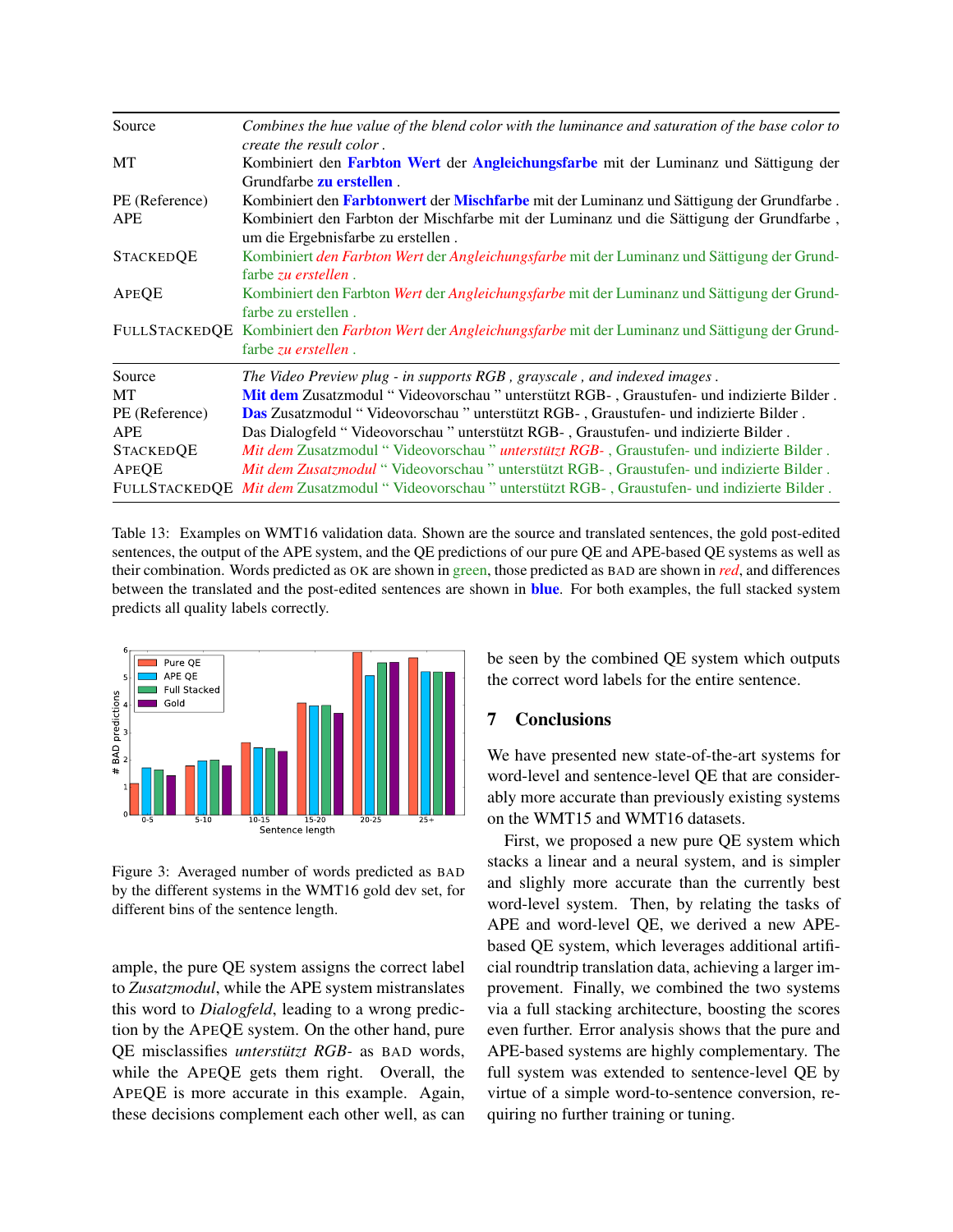### Acknowledgments

We thank the reviewers for their insightful comments. This work was partially supported by the the EXPERT project (EU Marie Curie ITN No. 317471), and by Fundação para a Ciência e Tecnologia (FCT), through contracts UID/EEA/50008/2013 and UID/CEC/50021/2013, the LearnBig project (PTDC/EEI-SII/7092/2014), the GoLocal project (grant CMUPERI/TIC/0046/2014), and the Amazon Academic Research Awards program.

### References

- <span id="page-11-9"></span>Rami Al-Rfou, Bryan Perozzi, and Steven Skiena. 2013. Polyglot: Distributed word representations for multilingual nlp. *arXiv preprint arXiv:1307.1662*.
- <span id="page-11-15"></span>Joshua Albrecht and Rebecca Hwa. 2008. The role of pseudo references in MT evaluation. In *Proceedings of the Third Workshop on Statistical Machine Translation*, pages 187–190.
- <span id="page-11-3"></span>Eleftherios Avramidis. 2012. Quality estimation for machine translation output using linguistic analysis and decoding features. In *Proceedings of the Seventh Workshop on Statistical Machine Translation*, pages 84–90.
- <span id="page-11-12"></span>Jimmy Lei Ba, Jamie Ryan Kiros, and Geoffrey E Hinton. 2016. Layer normalization. *arXiv preprint arXiv:1607.06450*.
- <span id="page-11-4"></span>Daniel Beck, Kashif Shah, Trevor Cohn, and Lucia Specia. 2013. SHEF-Lite: When less is more for translation quality estimation. In *Proceedings of the Eighth Workshop on Statistical Machine Translation*, pages 335–340.
- <span id="page-11-17"></span>Ergun Bicici, Qun Liu, and Andy Way. 2015. Referential translation machines for predicting translation quality and related statistics. In *Proceedings of the Tenth Workshop on Statistical Machine Translation*, pages 304–308.
- <span id="page-11-2"></span>Ergun Biçici. 2013. Referential translation machines for quality estimation. In *Proceedings of the Eighth Workshop on Statistical Machine Translation*, pages 343– 351.
- <span id="page-11-0"></span>John Blatz, Erin Fitzgerald, George Foster, Simona Gandrabur, Cyril Goutte, Alex Kulesza, Alberto Sanchis, and Nicola Ueffing. 2004. Confidence estimation for machine translation. In *Proc. of the International Conference on Computational Linguistics*, page 315.
- Ondrej Bojar, Rajan Chatterjee, Christian Federmann, Barry Haddow, Chris Hokamp, Matthias Huck, Varvara Logacheva, , Philipp Koehn, , Christof Monz, Matteo Negri, Pavel Pecina, Matt Post, Carolina Scarton, Lucia Specia, and Marco Turchi. 2015. Findings

of the 2015 Workshop on Statistical Machine Translation. In *Tenth Workshop on Statistical Machine Translation*.

- Ondřej Bojar, Rajen Chatterjee, Christian Federmann, Yvette Graham, Barry Haddow, Matthias Huck, Antonio Jimeno Yepes, Philipp Koehn, Varvara Logacheva, Christof Monz, Matteo Negri, Aurelie Neveol, Mariana Neves, Martin Popel, Matt Post, Raphael Rubino, Carolina Scarton, Lucia Specia, Marco Turchi, Karin Verspoor, and Marcos Zampieri. 2016. Findings of the 2016 conference on machine translation. In *Proceedings of the First Conference on Machine Translation*, pages 131–198.
- <span id="page-11-13"></span>Leo Breiman. 1996. Stacked regressions. *Machine Learning*, 24:49.
- <span id="page-11-11"></span>Kyunghyun Cho, Bart Van Merriënboer, Caglar Gulcehre, Dzmitry Bahdanau, Fethi Bougares, Holger Schwenk, and Yoshua Bengio. 2014. Learning Phrase Representations Using RNN Encoder-Decoder for Statistical Machine Translation. In *Proc. of Empirical Methods in Natural Language Processing*.
- <span id="page-11-8"></span>François Chollet. 2015. Keras. [https://github.](https://github.com/fchollet/keras) [com/fchollet/keras](https://github.com/fchollet/keras).
- <span id="page-11-14"></span>William W. Cohen and Vitor R. de Carvalho. 2005. Stacked sequential learning. In *Proc. of International Joint Conference on Artificial Intelligence*.
- <span id="page-11-7"></span>Koby Crammer, Ofer Dekel, Joseph Keshet, Shai Shalev-Shwartz, and Yoram Singer. 2006. Online Passive-Aggressive Algorithms. *Journal of Machine Learning Research*, 7:551–585.
- <span id="page-11-5"></span>José G. C. de Souza, Jesús González-Rubio, Christian Buck, Marco Turchi, and Matteo Negri. 2014. FBK-UPV-UEdin participation in the WMT14 Quality Estimation shared-task. In *Proceedings of the Ninth Workshop on Statistical Machine Translation*, pages 322– 328.
- <span id="page-11-1"></span>Jose G. C. de Souza, Marcello Federico, and Has- ´ san Sawaf. 2015. MT Quality Estimation for E-Commerce Data. In *Proc. of MT Summit XV, vol. 2: MT Users' Track*, pages 20–29.
- <span id="page-11-16"></span>Miquel Esplà-Gomis, Felipe Sánchez-Martínez, and Mikel Forcada. 2015. UAlacant word-level machine translation quality estimation system at WMT 2015. In *Proceedings of the Tenth Workshop on Statistical Machine Translation*, pages 309–315, September.
- <span id="page-11-10"></span>Xavier Glorot and Yoshua Bengio. 2010. Understanding the difficulty of training deep feedforward neural networks. In *International Conference on Artificial Intelligence and Statistics*, pages 249–256.
- <span id="page-11-6"></span>Yvette Graham. 2015. Improving evaluation of machine translation quality estimation. In *Proc. of the Annual Meeting of the Association for Computational Linguistics*, pages 1804–1813.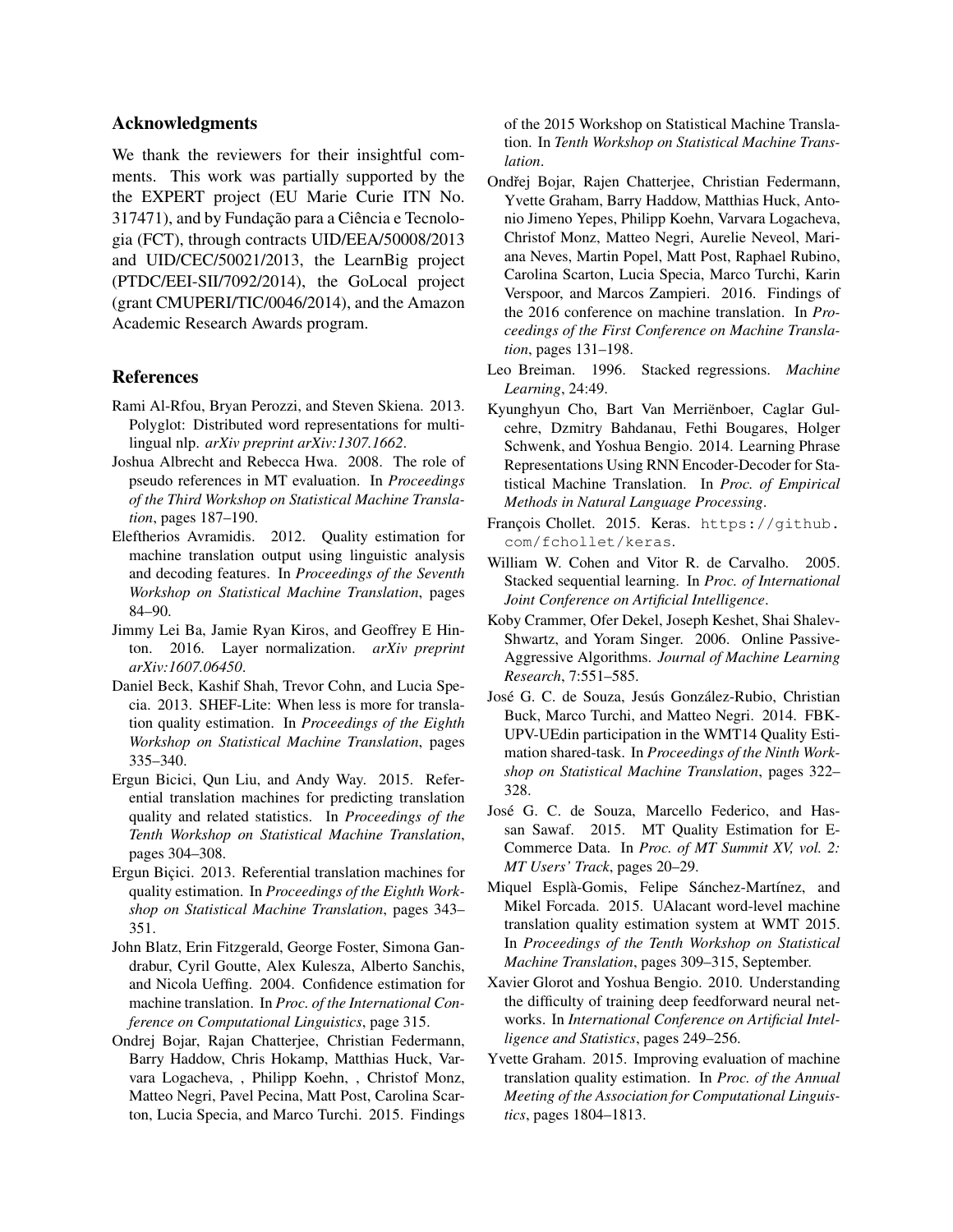- <span id="page-12-17"></span>Sebastien Jean, Orhan Firat, Kyunghyun Cho, Roland ´ Memisevic, and Yoshua Bengio. 2015. Montreal neural machine translation systems for wmt15. In *Proceedings of the Tenth Workshop on Statistical Machine Translation*, pages 134–140.
- <span id="page-12-10"></span>Marcin Junczys-Dowmunt and Roman Grundkiewicz. 2016. Log-linear combinations of monolingual and bilingual neural machine translation models for automatic post-editing. In *Proceedings of the First Conference on Machine Translation*, pages 751–758.
- <span id="page-12-19"></span>Marcin Junczys-Dowmunt, Tomasz Dwojak, and Hieu Hoang. 2016. Is neural machine translation ready for deployment? A case study on 30 translation directions. *arXiv preprint arXiv:1610.01108*.
- <span id="page-12-7"></span>Hyun Kim and Jong-Hyeok Lee. 2016. Recurrent neural network based translation quality estimation. In *Proc. of the First Conference on Machine Translation*.
- <span id="page-12-20"></span>Diederik P. Kingma and Jimmy Ba. 2014. Adam: A method for stochastic optimization. *arXiv preprint arXiv:1412.6980*.
- <span id="page-12-4"></span>Anna Kozlova, Mariya Shmatova, and Anton Frolov. 2016. YSDA Participation in the WMT'16 Quality Estimation Shared Task. In *Proceedings of the First Conference on Machine Translation*, pages 793–799.
- <span id="page-12-8"></span>Julia Kreutzer, Shigehiko Schamoni, and Stefan Riezler. 2015. Quality estimation from scratch (quetch): Deep learning for word-level translation quality estimation. In *Proceedings of the Tenth Workshop on Statistical Machine Translation*, pages 316–322.
- <span id="page-12-23"></span>David Langlois. 2015. Loria system for the wmt15 quality estimation shared task. In *Proceedings of the Tenth Workshop on Statistical Machine Translation*, pages 323–329.
- <span id="page-12-6"></span>Ngoc Quang Luong, Laurent Besacier, and Benjamin Lecouteux. 2014. LIG System for Word Level QE task at WMT14. In *Proceedings of the Ninth Workshop on Statistical Machine Translation*, pages 335– 341.
- <span id="page-12-16"></span>André F. T. Martins, Dipanjan Das, Noah A. Smith, and Eric P. Xing. 2008. Stacking Dependency Parsers. In *Proc. of Empirical Methods for Natural Language Processing*.
- <span id="page-12-12"></span>André F. T Martins, Miguel B. Almeida, and Noah A. Smith. 2013. Turning on the turbo: Fast third-order non-projective turbo parsers. In *Proc. of the Annual Meeting of the Association for Computational Linguistics*.
- <span id="page-12-3"></span>André F. T. Martins, Ramón Astudillo, Chris Hokamp, and Fabio Kepler. 2016. Unbabel's participation in ´ the wmt16 word-level translation quality estimation shared task. In *Proceedings of the First Conference on Machine Translation*.
- <span id="page-12-14"></span>Vinod Nair and Geoffrey E Hinton. 2010. Rectified linear units improve restricted boltzmann machines.

In *Proc. of the International Conference on Machine Learning*, pages 807–814.

- <span id="page-12-21"></span>Franz Josef Och. 2003. Minimum error rate training in statistical machine translation. In *Proc. of the Annual Meeting on Association for Computational Linguistics*, pages 160–167.
- <span id="page-12-13"></span>Raphael Rubino, Jennifer Foster, Joachim Wagner, Johann Roturier, Rasul Samad Zadeh Kaljahi, and Fred Hollowood. 2012. DCU-Symantec submission for the WMT 2012 quality estimation task. In *Proceedings of the Seventh Workshop on Statistical Machine Translation*, pages 138–144.
- <span id="page-12-18"></span>Rico Sennrich, Barry Haddow, and Alexandra Birch. 2016. Edinburgh neural machine translation systems for wmt 16. In *Proceedings of the First Conference on Machine Translation*, pages 371–376.
- <span id="page-12-5"></span>Kashif Shah, Trevor Cohn, and Lucia Specia. 2013. An investigation on the effectiveness of features for translation quality estimation. In *Proceedings of the Machine Translation Summit*, volume 14, pages 167–174.
- <span id="page-12-9"></span>Michel Simard, Nicola Ueffing, Pierre Isabelle, and Roland Kuhn. 2007. Rule-based translation with statistical phrase-based post-editing. In *Proceedings of the Second Workshop on Statistical Machine Translation*, pages 203–206.
- <span id="page-12-11"></span>Matthew Snover, Bonnie Dorr, Richard Schwartz, Linnea Micciulla, and John Makhoul. 2006. A study of translation edit rate with targeted human annotation. In *Proc. of the 7th Conference of the Association for Machine Translation in the Americas*, pages 223–231.
- <span id="page-12-22"></span>Radu Soricut and Sushant Narsale. 2012. Combining quality prediction and system selection for improved automatic translation output. In *Proceedings of the Seventh Workshop on Statistical Machine Translation*, pages 163–170.
- <span id="page-12-0"></span>Lucia Specia, Kashif Shah, Jose G.C. de Souza, and Trevor Cohn. 2013. QuEst - a translation quality estimation framework. In *Proc. of the Annual Meeting of the Association for Computational Linguistics: System Demonstrations*, pages 79–84.
- <span id="page-12-1"></span>Lucia Specia. 2011. Exploiting objective annotations for measuring translation post-editing effort. In *Proceedings of the 15th Conference of the European Association for Machine Translation*, pages 73–80.
- <span id="page-12-15"></span>Tijmen Tieleman and Geoffrey Hinton. 2012. Rmsprop: Divide the gradient by a running average of its recent magnitude. *COURSERA: Neural Networks for Machine Learning*, 4(2).
- <span id="page-12-2"></span>Marco Turchi, Antonios Anastasopoulos, Jose GC ´ de Souza, and Matteo Negri. 2014. Adaptive quality estimation for machine translation. In *Proc. of the Annual Meeting of the Association for Computational Linguistics*, pages 710–720.